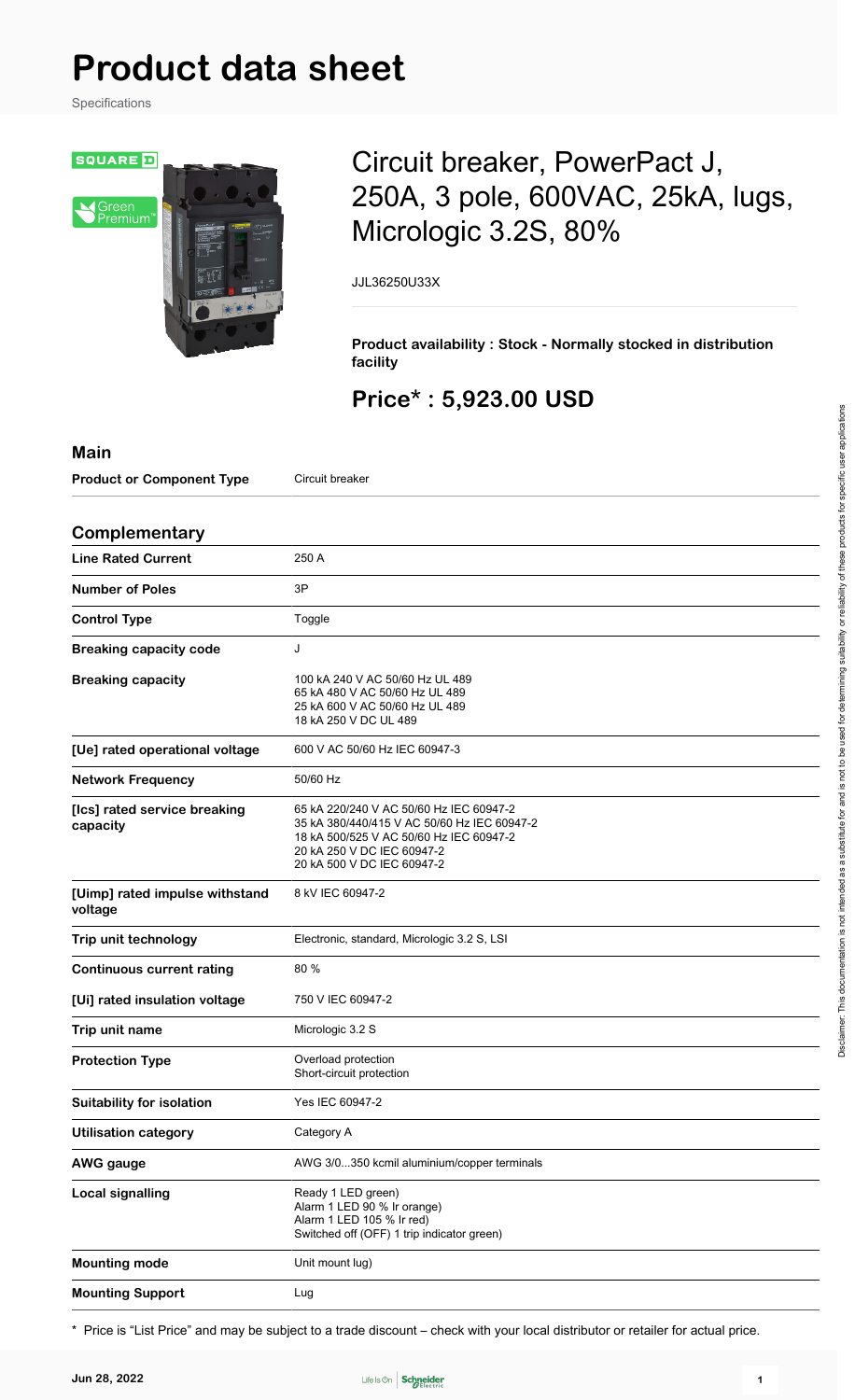| <b>Electrical connection</b>          | Lugs line<br>Lugs load                                                                                                                        |  |  |  |
|---------------------------------------|-----------------------------------------------------------------------------------------------------------------------------------------------|--|--|--|
| <b>Terminal identifier</b>            | AL250JD                                                                                                                                       |  |  |  |
| Long time pick-up adjustment<br>range | $0.251 \times \ln$                                                                                                                            |  |  |  |
| <b>Tightening torque</b>              | 221.27 lbf.in (25 N.m) 0.150.29 in <sup>2</sup> (95185 mm <sup>2</sup> ) (AWG 3/0350 kcmil)                                                   |  |  |  |
| <b>Number of slots</b>                | 2 auxiliary switch OF plug-in)<br>1 alarm switch SD plug-in)<br>1 overcurrent trip switch SDE plug-in)<br>1 voltage release MN or MX plug-in) |  |  |  |
| Power wire stripping length           | 0.98 in (25 mm)                                                                                                                               |  |  |  |
| Height                                | 7.52 in (191 mm)                                                                                                                              |  |  |  |
| Width                                 | 4.09 in (104 mm)                                                                                                                              |  |  |  |
| <b>Depth</b>                          | 3.39 in (86 mm)                                                                                                                               |  |  |  |
| <b>Net Weight</b>                     | 5.29 lb(US) (2.4 kg)                                                                                                                          |  |  |  |
| <b>Communication interface</b>        | Modbus                                                                                                                                        |  |  |  |

#### **Environment**

| <b>Quality labels</b>                                  | <b>CE</b>                                                           |  |  |
|--------------------------------------------------------|---------------------------------------------------------------------|--|--|
| <b>Standards</b>                                       | UL<br><b>CSA</b><br><b>NEMA</b><br>NOM-003-SCFI-2000<br>IEC 60947-2 |  |  |
| <b>Product certifications</b>                          | UL<br><b>CSA</b><br><b>NOM</b>                                      |  |  |
| IP degree of protection                                | Front cover IP40                                                    |  |  |
| <b>Pollution degree</b>                                | 3                                                                   |  |  |
| <b>Ambient Air Temperature for</b><br><b>Operation</b> | 28158 °F (-270 °C)                                                  |  |  |
| <b>Ambient Air Temperature for</b><br><b>Storage</b>   | $-58185$ °F ( $-5085$ °C)                                           |  |  |
| <b>Operating altitude</b>                              | $<$ 6561.68 ft (2000 m) without derating<br>5000 m with derating    |  |  |
|                                                        |                                                                     |  |  |

## **Ordering and shipping details**

| Category                 | 01107-H/J ELEC TRIP UNIT MOUNT BREAKER/SW |  |  |
|--------------------------|-------------------------------------------|--|--|
| <b>Discount Schedule</b> | DE <sub>2</sub>                           |  |  |
| <b>GTIN</b>              | 785901511762                              |  |  |
| Nbr. of units in pkg.    |                                           |  |  |
| Package weight(Lbs)      | 48.50 lb(US) (22.0 kg)                    |  |  |
| Returnability            | No                                        |  |  |
| Country of origin        | US                                        |  |  |

## **Packing Units**

| Unit Type of Package 1 | PCE              |
|------------------------|------------------|
| Package 1 Height       | 12.20 in (31 cm) |
| Package 1 width        | 11.81 in (30 cm) |
| Package 1 Length       | 20.47 in (52 cm) |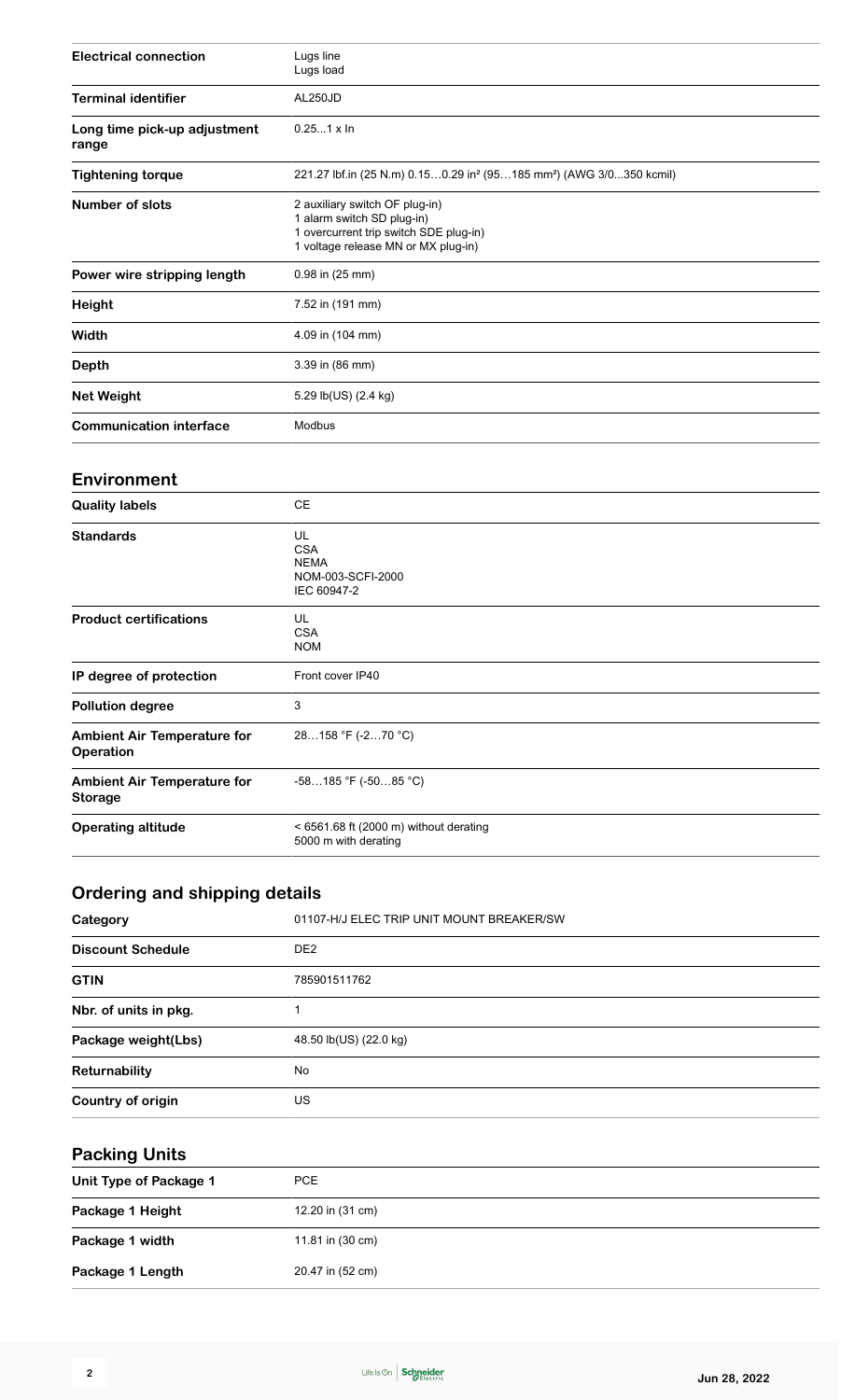| Green Premium product                                                                                                                                                                                                                                                                        |  |  |
|----------------------------------------------------------------------------------------------------------------------------------------------------------------------------------------------------------------------------------------------------------------------------------------------|--|--|
| WARNING: This product can expose you to chemicals including: DINP, which is known to the State of<br>California to cause cancer, and DIDP, which is known to the State of California to cause birth defects or<br>other reproductive harm. For more information go to www.P65Warnings.ca.gov |  |  |
| <b>REACh Declaration</b>                                                                                                                                                                                                                                                                     |  |  |
| Compliant<br><b>EU RoHS Declaration</b>                                                                                                                                                                                                                                                      |  |  |
| Yes                                                                                                                                                                                                                                                                                          |  |  |
| Yes                                                                                                                                                                                                                                                                                          |  |  |
| China RoHS declaration<br>Product out of China RoHS scope. Substance declaration for your information.                                                                                                                                                                                       |  |  |
| <b>Product Environmental Profile</b>                                                                                                                                                                                                                                                         |  |  |
| End of Life Information                                                                                                                                                                                                                                                                      |  |  |
| Yes                                                                                                                                                                                                                                                                                          |  |  |
|                                                                                                                                                                                                                                                                                              |  |  |

#### **Contractual warranty**

| W <sub>2</sub><br>. <b>. .</b><br>and the control of | ภาเทร |  |
|------------------------------------------------------|-------|--|